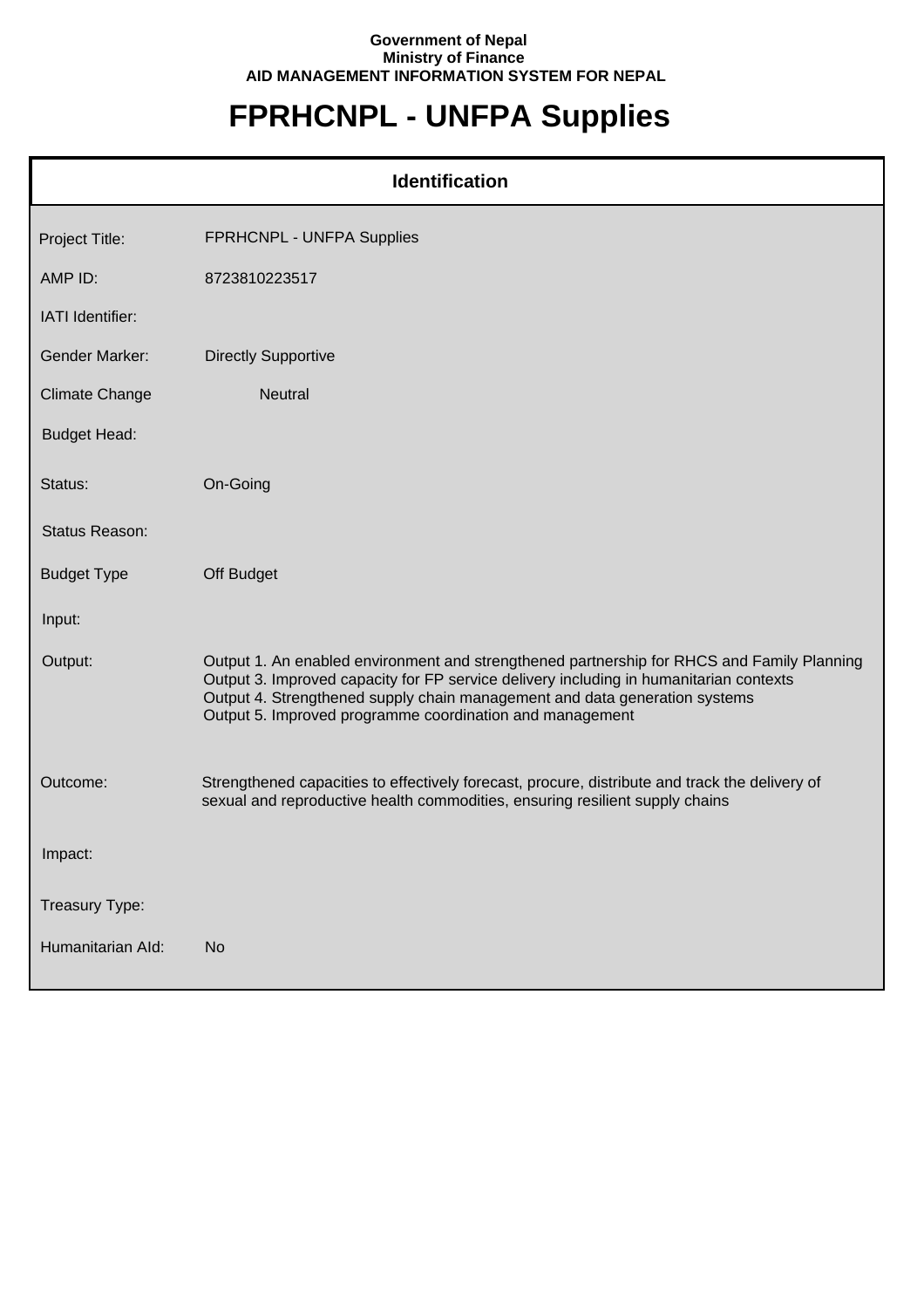| Location     |            |
|--------------|------------|
| Location     | Percentage |
| <b>NEPAL</b> | 100.0%     |

| <b>National Plan</b>                                                                    |            |
|-----------------------------------------------------------------------------------------|------------|
| Program                                                                                 | Percentage |
| [Health and Nutrition ] [Social Development Policy ] [National Development Plan (NDP) ] | 100.0%     |

| <b>Sector</b>                        |            |
|--------------------------------------|------------|
| Sector                               | Percentage |
| Nepal Sector Classification HEALTH 0 | 100.0%     |

| <b>Implementing/Executing Agency</b>    |        |  |
|-----------------------------------------|--------|--|
| <b>Implementing Agency</b>              |        |  |
| Adventist Development and Relief Agency | 30.0%  |  |
| Family Planning Association Nepal       | 20.0%  |  |
| United Nations Population Fund          | 50.0%  |  |
| <b>Executing Agency</b>                 |        |  |
| United Nations Population Fund          | 100.0% |  |
| <b>Responsible Organization</b>         |        |  |
| Ministry of Health and Population       | 100.0% |  |
| Donor                                   |        |  |
| United Nations Population Fund          | 0.0%   |  |

| <b>Funding</b>             |      |
|----------------------------|------|
| <b>UNDISBURSED BALANCE</b> | null |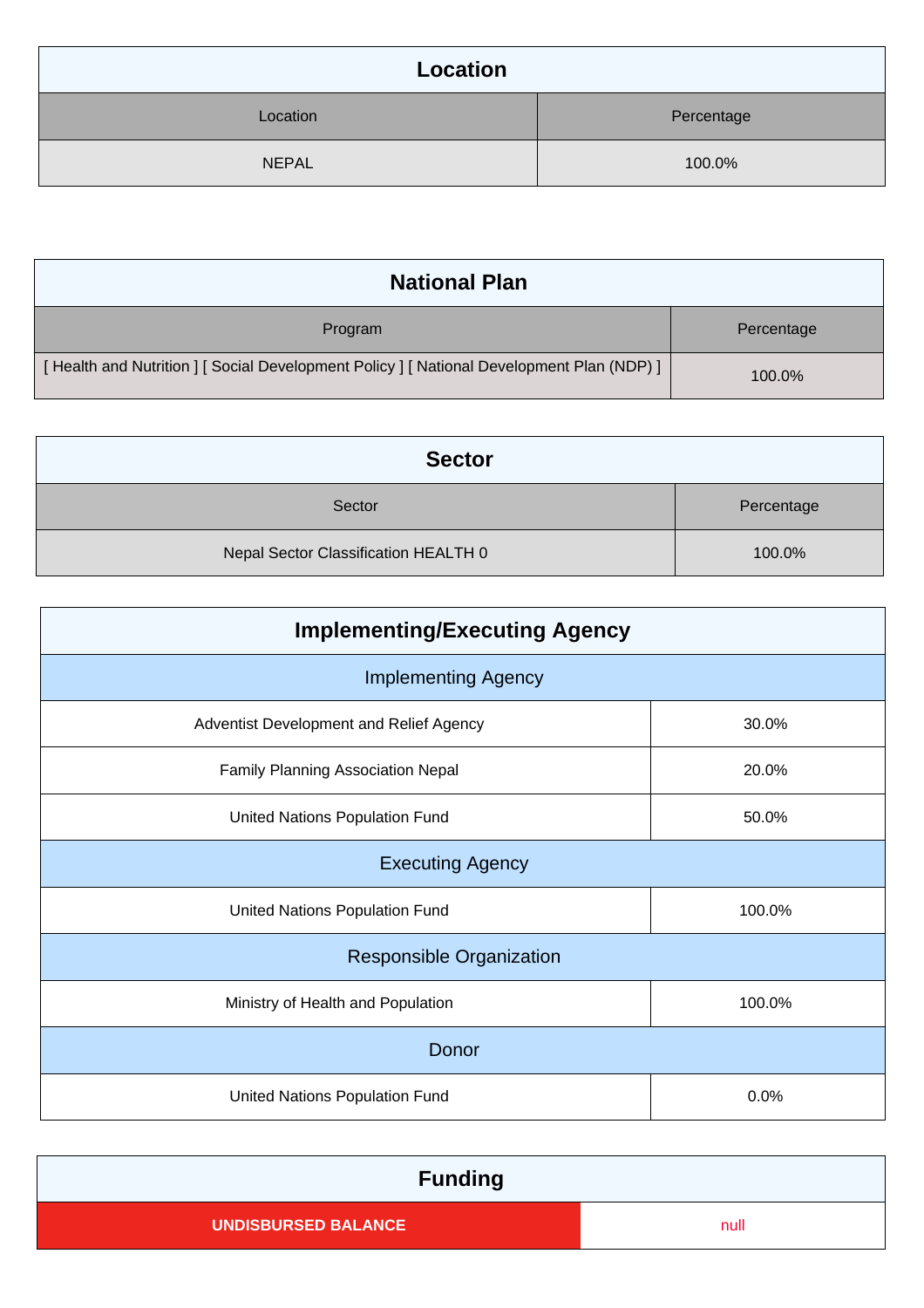| Transaction<br>Date        | Type of<br>Assistance                           | Mode of<br>Payment | Post Earthquake<br>Assistance | Commitment | <b>Disbursement</b> |
|----------------------------|-------------------------------------------------|--------------------|-------------------------------|------------|---------------------|
|                            | <b>United Nations Population Fund</b>           |                    |                               |            |                     |
|                            |                                                 |                    | <b>Actual</b>                 |            |                     |
| 1/1/2018                   | <b>Grant Aid</b>                                | Commodity          | No                            | 964,220    | O                   |
| 7/1/2018                   | <b>Grant Aid</b>                                | Commodity          | No                            | Ю          | 964,220             |
| 1/1/2019                   | <b>Grant Aid</b>                                | Commodity          | No                            | 2,548,269  | 0                   |
| 7/1/2019                   | <b>Grant Aid</b>                                | Commodity          | No                            | Ю          | 2,548,269           |
| 1/1/2020                   | <b>Grant Aid</b>                                | Commodity          | No                            | 2,503,647  |                     |
| 7/1/2020                   | <b>Grant Aid</b>                                | Commodity          | No                            | Ю          | 2,503,647           |
| 1/1/2021                   | <b>Grant Aid</b>                                | Commodity          | No                            | 2,300,000  |                     |
| 6/30/2021                  | <b>Grant Aid</b>                                | Commodity          | No                            | 10         | 1,328,172           |
| 1/1/2018                   | <b>Grant Aid</b>                                | Cash               | No                            | 2,261,239  | 0                   |
| 12/31/2018                 | <b>Grant Aid</b>                                | Cash               | No                            | 10         | 1,315,904           |
| 1/1/2019                   | <b>Grant Aid</b>                                | Cash               | No                            | 762,291    | 0                   |
| 7/15/2019                  | <b>Grant Aid</b>                                | Cash               | No                            | 0          | 330,480             |
| 12/31/2019                 | <b>Grant Aid</b>                                | Cash               | No                            | 10         | 349,828             |
| 1/1/2020                   | <b>Grant Aid</b>                                | Cash               | No                            | 735,417    | 0                   |
| 6/30/2020                  | <b>Grant Aid</b>                                | Cash               | No                            | Ю          | 168,654             |
| 12/31/2020                 | <b>Grant Aid</b>                                | Cash               | No                            | 10         | 516,852             |
| 1/1/2021                   | <b>Grant Aid</b>                                | Cash               | No                            | 470,102    | Ю                   |
| 6/30/2021                  | <b>Grant Aid</b>                                | Cash               | No                            | Ю          | 342,640             |
| 4/1/2020                   | <b>Grant Aid</b>                                | Cash               | No                            | 64,000     | Ю                   |
| 6/30/2020                  | <b>Grant Aid</b>                                | Cash               | No                            | Ю          | 35,368              |
|                            |                                                 | <b>Total</b>       |                               | 12,609,185 | 10,404,034          |
|                            | <b>Total ( United Nations Population Fund )</b> |                    |                               | 12,609,185 | 10,404,034          |
| <b>UNDISBURSED BALANCE</b> |                                                 |                    | 2,205,151                     |            |                     |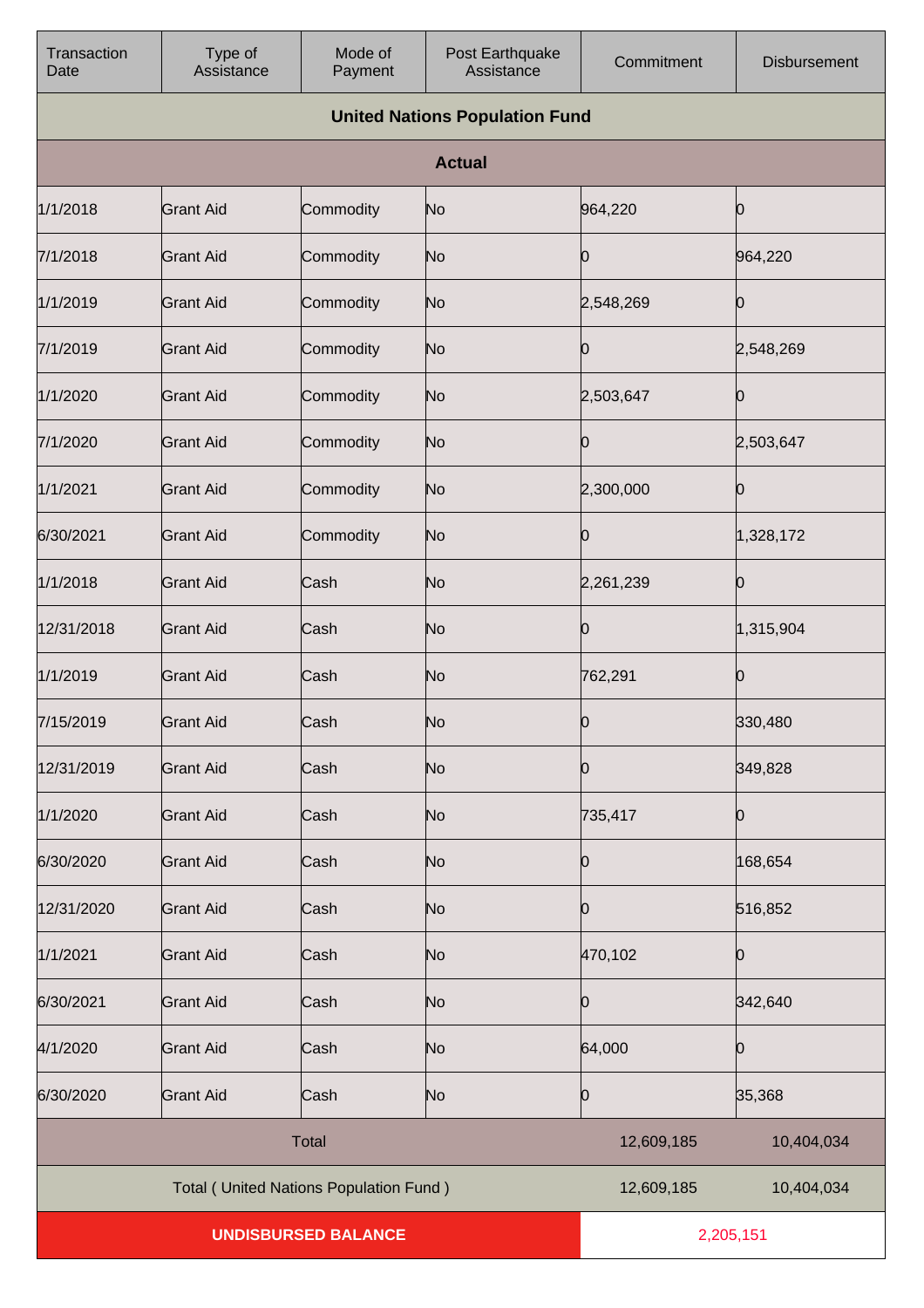## **Progress Achieved**

Progress Achieved:

Key Problems:

Steps Taken to Solve Problems:

| <b>Funding Information</b>        |             |  |
|-----------------------------------|-------------|--|
| <b>Total Actual Commitment</b>    | 12,609,185  |  |
| <b>Total Planned Commitment</b>   | $\mathbf 0$ |  |
| <b>Total Actual Disbursement</b>  | 10,404,034  |  |
| <b>Total Planned Disbursement</b> | $\Omega$    |  |